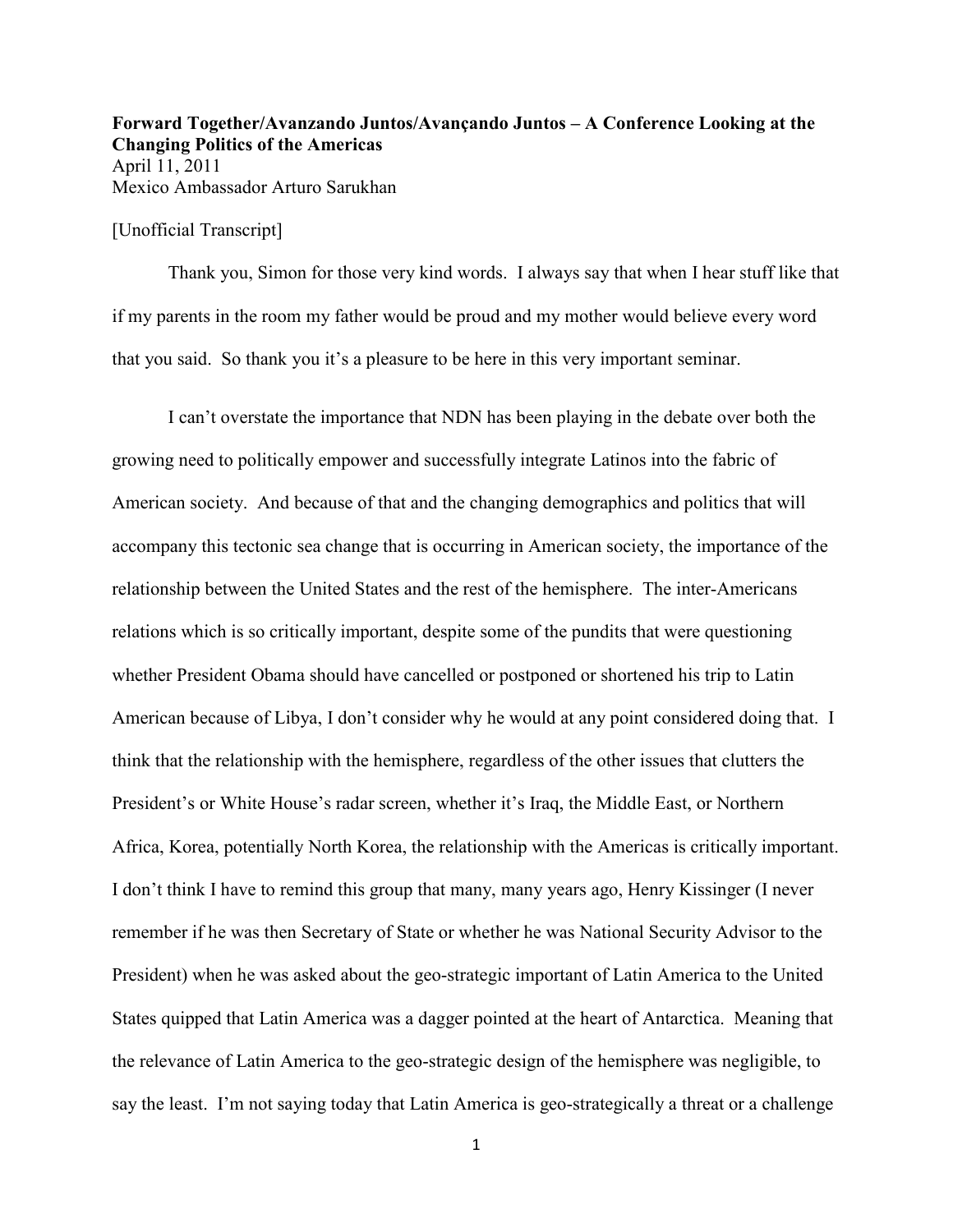to the United States, but I do think that many of things that are taking place in our hemisphere, whether it's trade or organized crime, whether it's the role of several nations are playing with new alternatives to means of generating energy, whether it's how we are looking at the world from a very different perspective, I think this relationship is critically important. I want to underscore our recognition and the importance of the work of NDN, and Simon and his team and his staff have been playing and putting this and underscoring the importance and understanding what is going on demographically and politically within the United States itself and the importance of the relationship with the hemisphere as well.

I was asked to speak about one of the most important aspects of our bi-lateral cooperation with this Administration and what has fundamentally changed the dynamic of our two-way relationship. Which is a concept paper, a statement, which was put out by both Presidents (President Obama and President Calderon) during the state visit by President Calderon in Washington in May of last year—it's a 21<sup>st</sup> century declaration. For those of you interested, there's a host of faces. I see Andrew Seely, here from the Mexico Institute of the Woodrow Wilson, who's doing a terrific job in Washington, DC. But I'm sure that Andrew on his webpage and here at NDN, we have it on our webpage, the statement and the declaration that both Presidents put out there. It's there, you can consult it there. And I'm going to talk about this because I think it encompasses the two most important buzz words of this relationship today. On the one hand, a bilateral relationship that has become truly strategic. And on the other, a bilateral relationship that has become truly intermestic. I'll talk about these two issues as I flush some of my initial remarks. And I have… you want me to wrap up by…1:15? Ok… I'll try and be quick so I don't bump the rest of the panels further down the afternoon.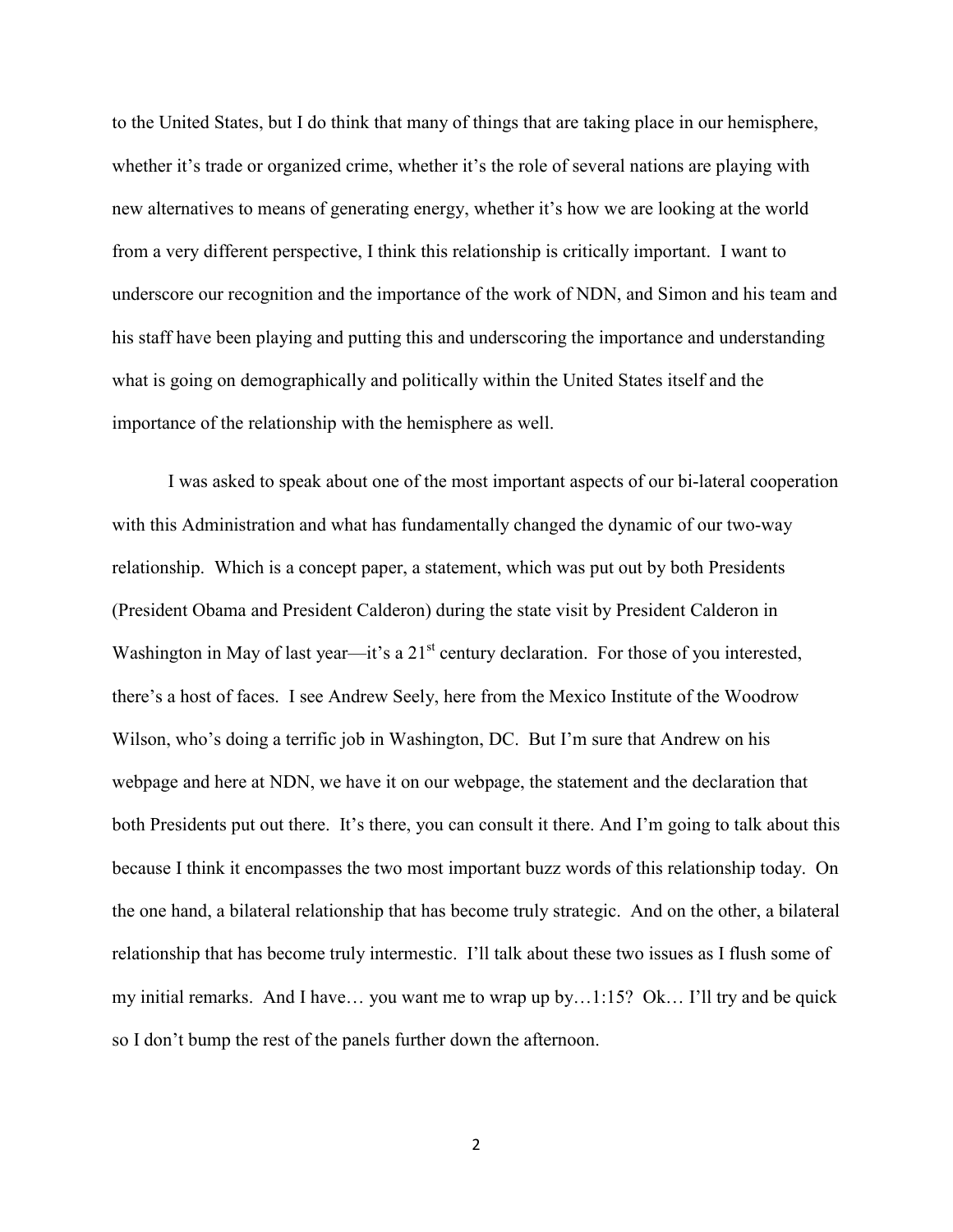Let me start with why the relationship is strategic and how the  $21<sup>st</sup>$  century border vision fits into this strategic concept. Let me start by reminding some of you who follow US-Mexico issues or Mexican foreign policy curtly, that many, many years ago—decades ago—I'll name the sin but not the sinner, a then-sitting Mexican president went to Singapore to meet Premier Lee Kuan Yew, on what was the first trip a Mexican president had ever made to Singapore. They sit down, and in the usual chit chat that accompanies formal diplomatic meetings, Premier Lee Kuan Yew asks this Mexican president—"Mr. President, remind me how many kilometers of a border does Mexico share with the United States?" And this Mexican president responded— "Unfortunately, 3,000 kilometers." Lee Quan Yew kind of stayed silent for about ten seconds, scratched his head, and looked at this Mexican president and said—"Mr. President, what would Singapore give for one kilometer of a border with the United States." What this Mexican president said 25 plus years ago, A) would never be said by any serious, responsible Mexican public official or president or politician today (and that's a sign of how much the relationship has changed) and B) did not take into account what precisely the  $21<sup>st</sup>$  century border vision is trying to do, which is to understand the huge synergies that exist because of this 3,000 kilometer border that both countries share. And if you look at how the border has played a role in the creation of this strategic relationship, you just have to look at trade and the role that trade has played in changing the face and the nature of this bilateral relationship.

Since NAFTA's implementation in 1994, more than 40 million new, additional jobs had, and I say had obviously because in 2009 the recession had thrown some of this off the works it wasn't because of NAFTA it wasn't because of Mexico, it was because of something that had happened here in the United States. Certainly since 1994 40 million new, additional jobs have been created in the North American economies. Now this is too sophisticated of a crowd for me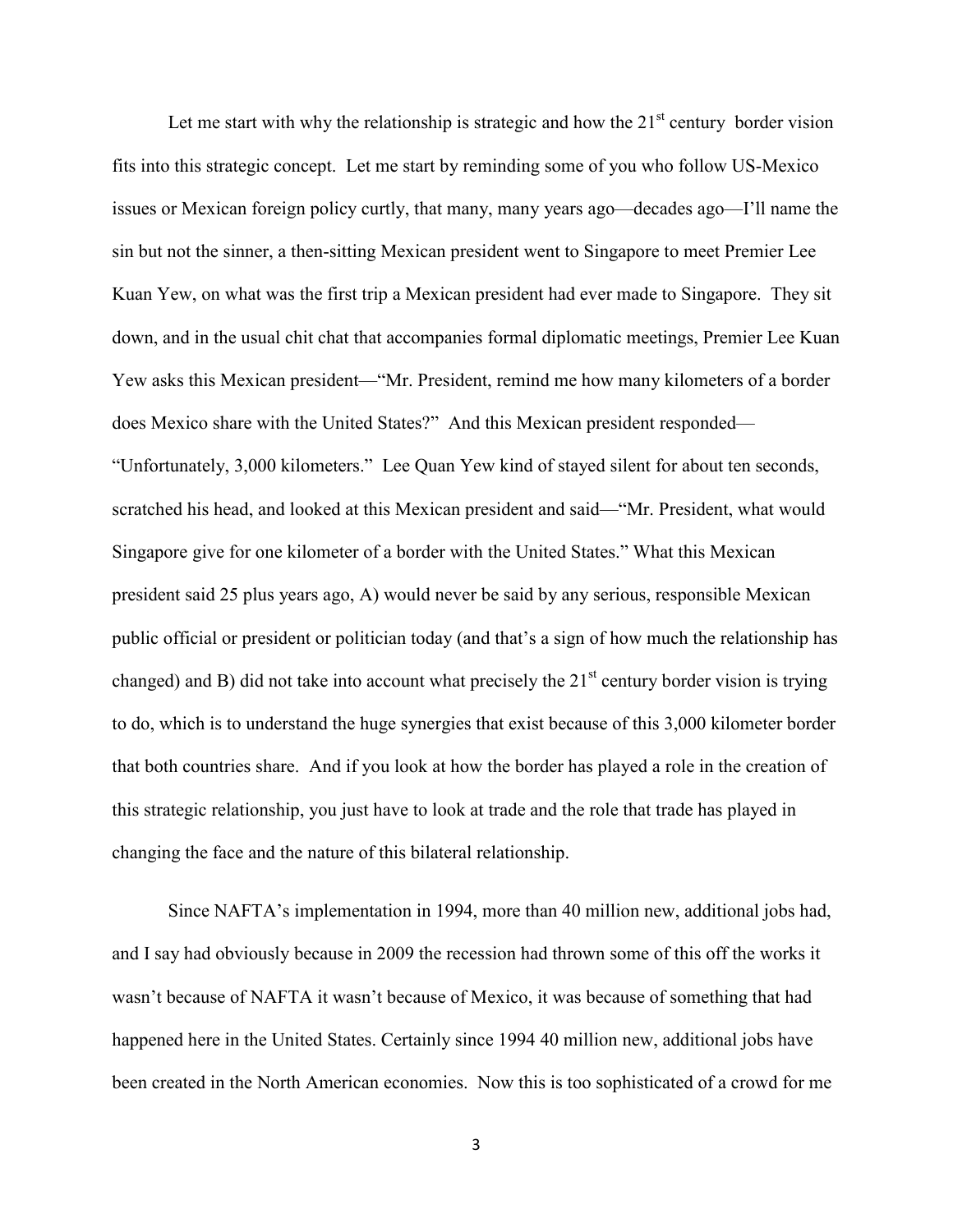to come in and say that every single one of those 40 million jobs was the direct result of NAFTA. But what I think we can fairly say is that the Ross Perot sucking sound of jobs never materialized because of NAFTA—40 million new, additional jobs.

Annual trade among NAFTA partners now total \$946 billion, more than triple what it was in 1993. US exports to Mexico have risen 221.2%. Mexican exports to the US have grown 364% and Mexican exports to Canada have grown 641.1%. And actually, Simon, it's slightly different and depends on where your orientation and focus is. If your focus is on additional trans-Atlantic ties with Western Europe, Mexico buys more US goods than the combined purchases of Germany, France, Great Britain and Italy. If your focus is on the South, Mexico buys more goods than all of the rest of South America put together. And if you're focused east towards the Pacific, Mexico buys more than what Japan and China together buy from the United States. Regardless of over all the ballyhoo over China these days, for every dollar that China is buying from the United States, Mexico and Canada together are buying nine dollars of American exports. We are your second largest buyer of exports on the face of the earth. And we have become the second largest trading partner of the United States these last three trimesters because of the surge that we have seen in Mexico's economy coming off the effects of the 2009 recession. If you look at some of these trade numbers, there's an impressive story to be told as to how NAFTA changed the dynamics of our bilateral relationship and why we are doing what we're doing, which I'll explain in a few minutes regarding the  $21<sup>st</sup>$  century declaration and vision.

Moreover, if you look at two other additional factors that explain Mexico's strategic role for the United States. One is that in the new World Bank business report, Mexico ranked 35, the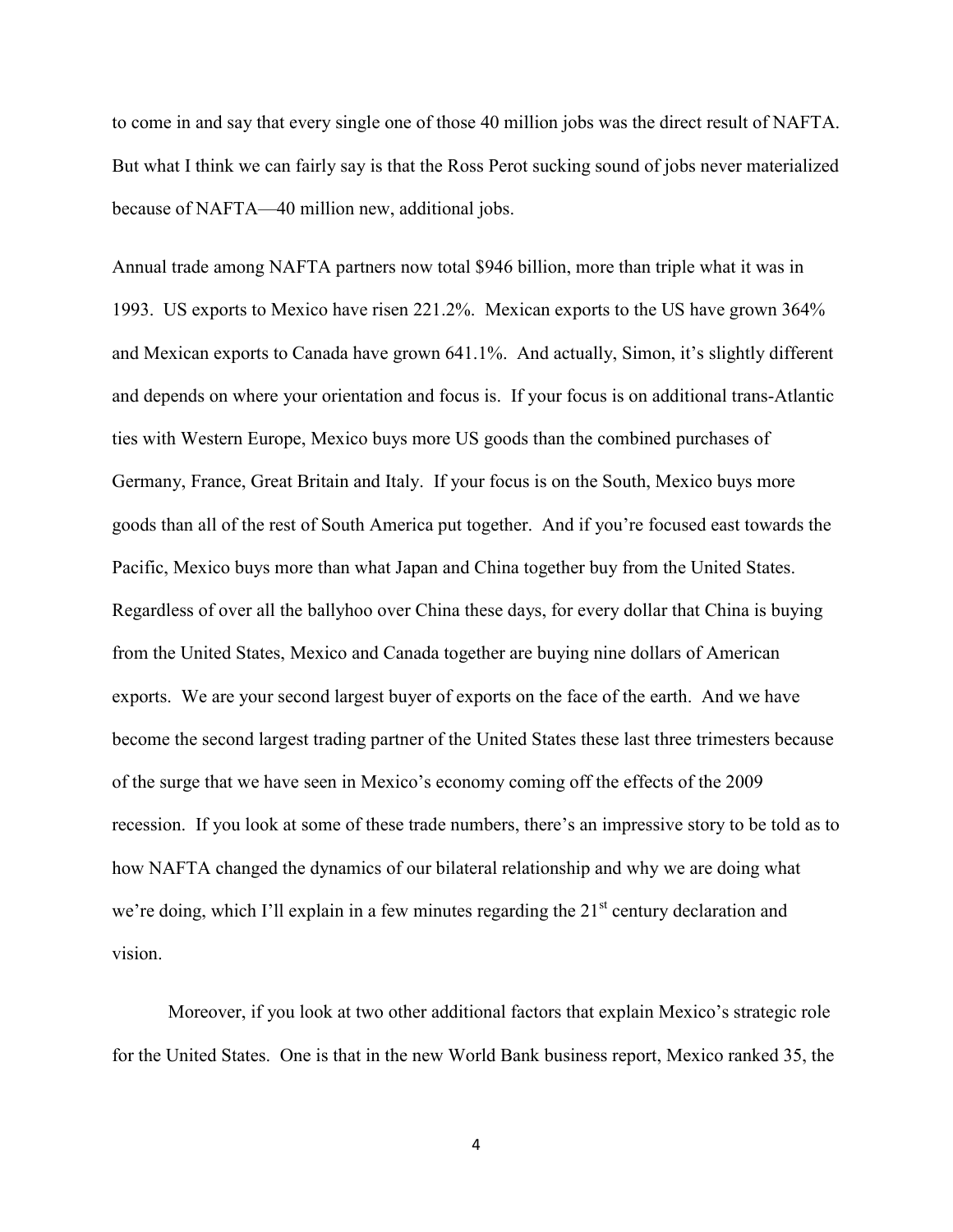highest in Latin America, with Chile in place number 43, Brazil in 127, and Argentina in 115. So Mexico is clearly moving in terms of its competitiveness and its ability to attract businesses.

But more importantly, a story that is seldom understood and talked about in the United States, which is probably the most important success story that you see in Mexico today—the expansion of the Mexican middle classes. A combined effect of Mexico's moving into the international trade via trade and via NAFTA, we are the country along with Chile, who has the largest number of free trade agreements on the face of the earth. We just ratified the upgrade with our free trade agreement with Colombia, and therefore given that I'm in view of the Capital here, I'll abuse this as an infomercial to underscore why it is so geo-strategically important for the US Congress to follow suite and ratify Panama and Colombia as soon as possible. But the expansion of the middle classes that has occurred because of the moving of Mexico's economy in the international globe arena through the free trade agreements, B) through sensible, sustained macroeconomic policies that have been put in place since the last economic crisis that we were responsible for in 1994. Plus, what is probably today the most important extreme poverty alleviation program on the face of the earth, a program on which Brazil is now giving conditional cash transfers to the female head of household has brought approximately 40 million people out of extreme poverty in Mexico. These three factors put together have expanded the middle class in Mexico. And it is no surprise, and this is not an infomercial for the company that I will mention here, it's no surprise and it's not rocket science that Wal-Mart has the largest chain of stores outside the United States today in Mexico. So this is completely changing the dynamics of our relationship. So this is why the border plays a very important role because the  $21<sup>st</sup>$  century border seeks to understand the challenges of the bilateral relationship and to propel a vision where we won't have common security unless we can also trigger common prosperity.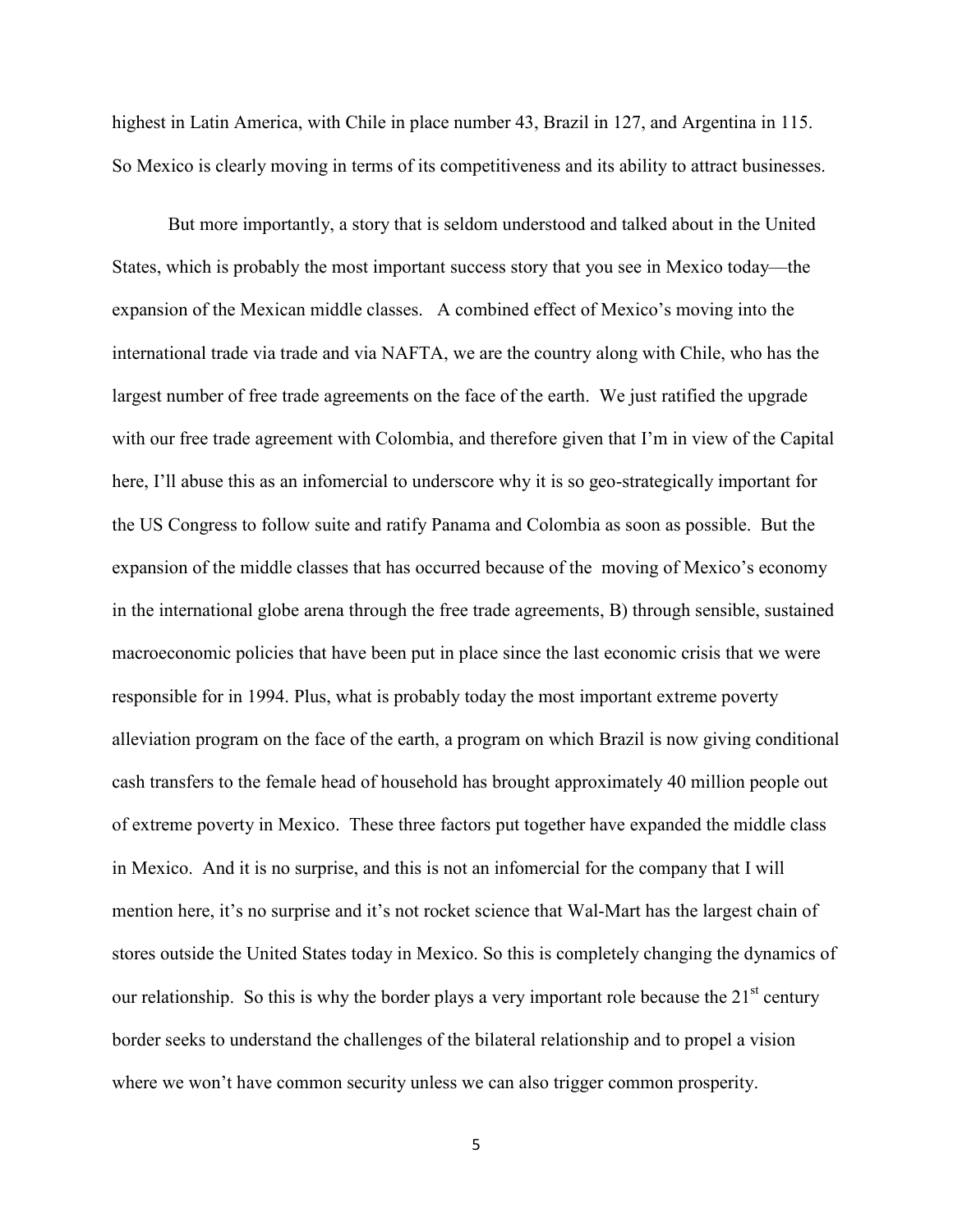Understanding that on the border, you have to deal with the issues related to security. Simply because of the impact of 9/11 and the impact that 9/11 has had on border security issues and on the bilateral relationship per se. For anyone who does not understand that a threat to the security of the United States, or the perception of threat to the security of the United States, that materializes across our common border will have a very profound effect on this relationship that we have been building on with the United States.

So the challenge that we had when we devised a  $21<sup>st</sup>$  century border vision—how did we at the same time, as we thickened border security as we strengthened border security, ensure that this trade that I have just mentioned, this two-way trade, that has propelled the economies of both our nations does not sputter? That as we seek to enhance our ability to stop potential terrorists or transnational organized crime from plowing their trade in one direction and guns and cash going in the other direction, we don't clamp down on this huge two-way trade of approximately one million legal crossings per day and 75,000 trucks that on any given day reach our border in both directions. So as we enhance our ability to ensure security on both sides of the border, we also need to make sure that we are putting into place policies that provide for trade facilitation and that deliver the border infrastructure that we need to be able to continue to compete. So it's common security and common prosperity and how we bind these two issues together.

This is why, as we move forward with the Obama administration, we have been working on five strategic drivers to propel the relationship forward—four of which fir perfectly into the 21<sup>st</sup> century border vision. The first one, no surprise, is security. Not only on how we take on drugs and thugs, how we prevent our border being used by potential terrorists who want to undermine the national security of Mexico or the United States. But also, how do we tackle some of the new threats like pandemics? And I think the efforts and the work that Mexico and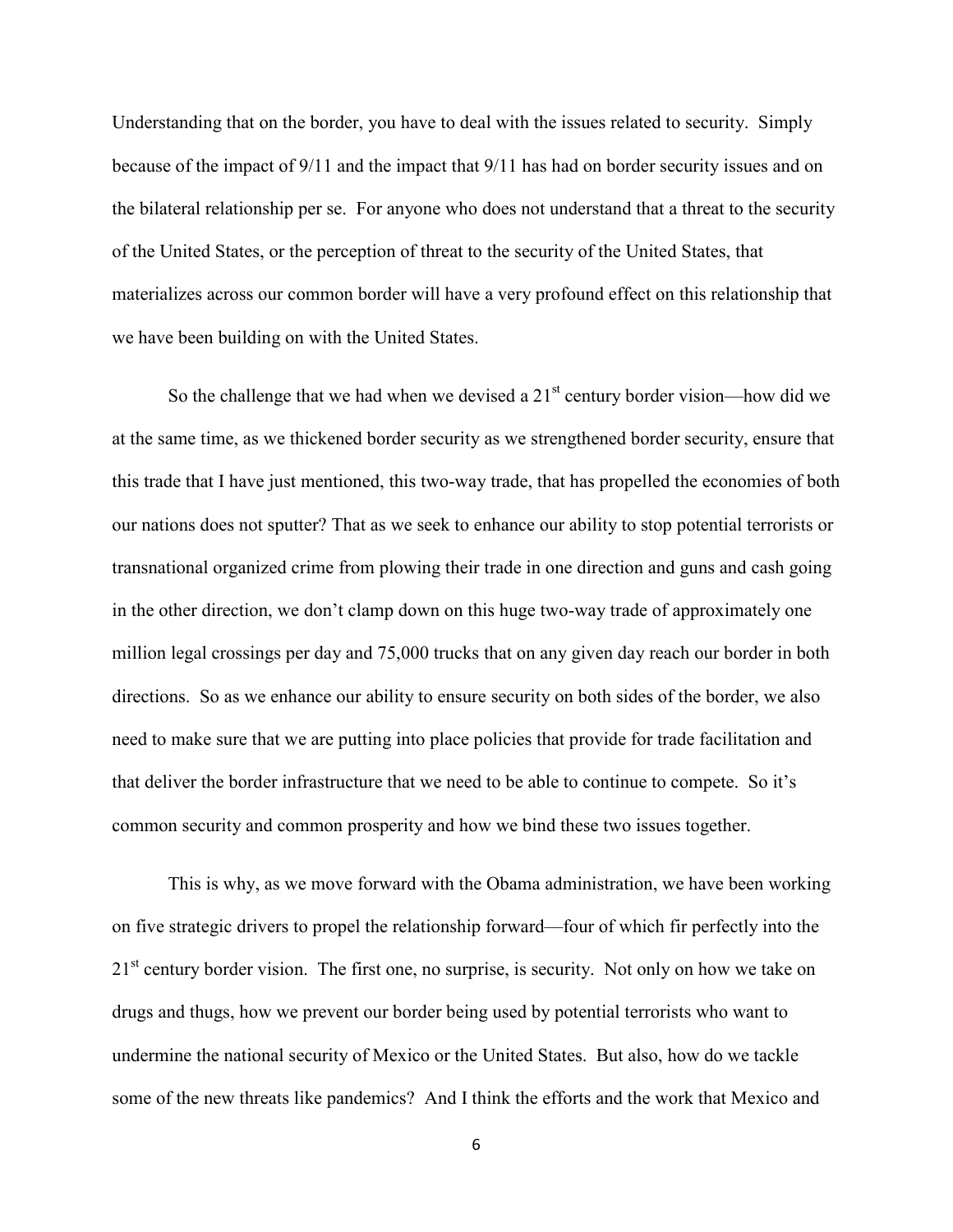the United States did together in 2009 to confront and contain H1N1 was very powerful proof of how our two countries are thinking outside the box. Back in 2005, both countries in the face of the avian flu and SARS in Asia, very quickly figured out at some point, our two countries were going to be faced with some type of outburst like this one whether it was avian or SARS coming across the ocean into North America or something that had developed here. In 2005, we started working together to develop protocols to work on challenges together like this one. We started devising a road map, we started devising on how to address the issue, which authorities needed to start training and working together. And it is this architecture that we started building in 2005 that allowed both countries to very quickly address the challenges of H1N1 in 2009—to transparently, quickly and effectively inform our societies of what was going on, identify the strain of virus contained and shut it down.

The second strategic driver is border structure and trade facilitation, something which I've already mentioned. How do we continue to ensure that we have the border structure to continue to compete and grow? And a lot of you around this table have heard me say this, but I still find it very powerful to underscore. Last year, Mexico and United States inaugurated three new ports of entry across our common border. They're the first new ports of entry that have been built and inaugurated on our common border in more than a decade. And we're now waiting for clearance for the development of two new railroad crossings along our border. These two railroad crossings, when built, will be the first ones built on our common border since the Mexican Revolution in 1910. This is the border structure we basically had a hundred years ago and a border structure that we have to pull up from the bootstraps. So how do we develop a much more modern, but also secure border infrastructure that can allow us to do nonintrusive inspections of cargo and conveyances? Of how we can ensure that we have customs and pre-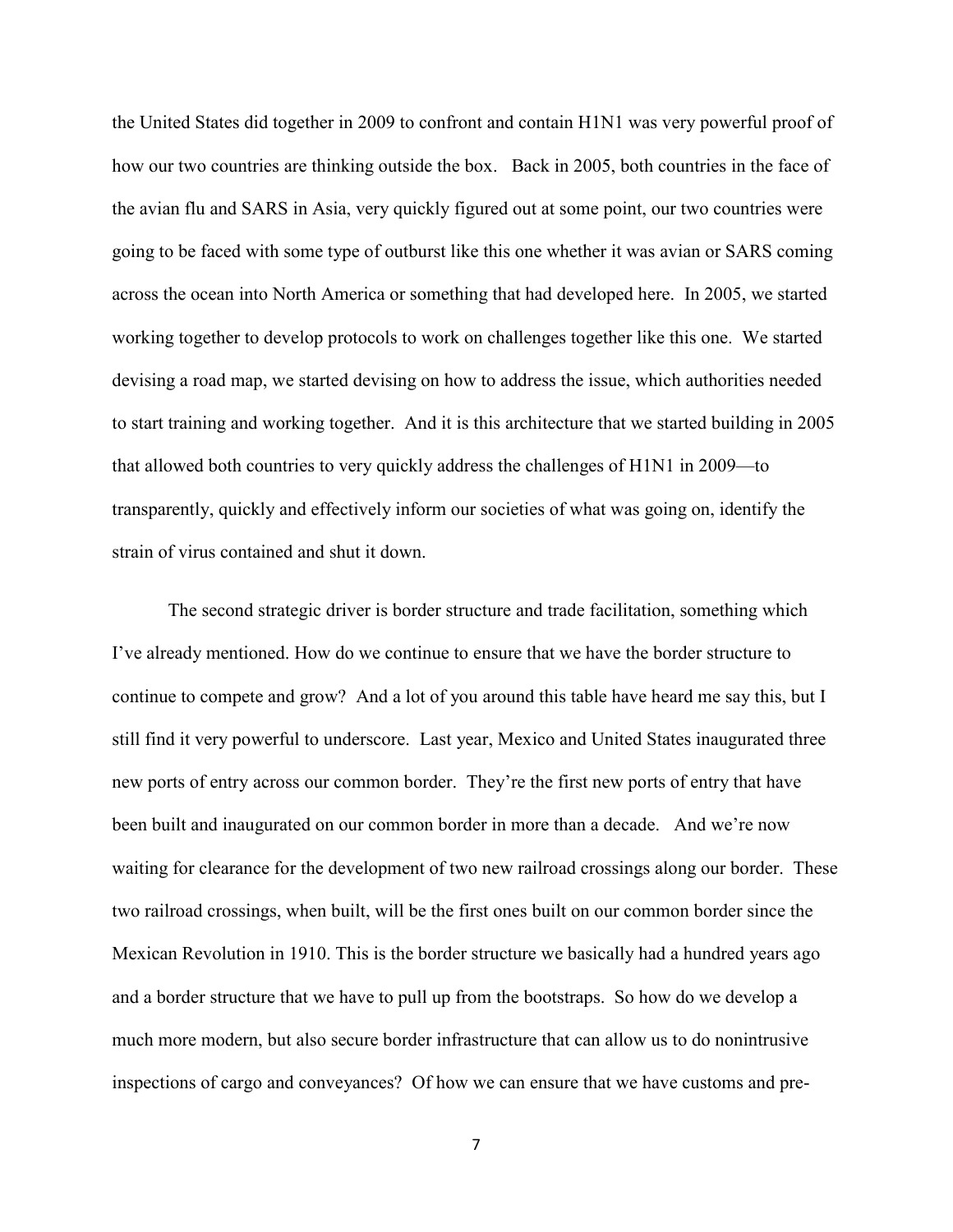clearance systems? Of how we can enhance business people coming across the border? This is why we have a global entry program, which Mexico is now a full participant as of a few months ago is so critically important. And why truckers and solving trucking is such an important piece of the equation. I couldn't listen to all of Ambassador Shapiro's remarks; I arrived almost at the end. But I don't know if you talked about the issue of trucking and why it is so critically important that our two administrations get this issue of US non-compliance for more than 17 years on trucking resolved. And it is all about how do we continue to enhance the ability of North America to compete? So how do we enhance and modernize this border infrastructure?

The third strategic prong is how do we take on energy efficiency and energy security and the safe exportation of resources in the Gulf of Mexico? This is an issue of course we have obviously been working on because of the effects of Deepwater Horizon, as you well know Mexico has most of its significant oil extraction facilities in the Gulf of Mexico. As we learn from the experiences from Deepwater Horizon, as we seek to enhance our ability to provide new alternative means of energy in the North American market, as we seek to deepen to provide energy efficiency in North America. This is a critical component of our dialogue and one that also has to be factored in as to how we understand the dynamics on both sides of our common border.

The fourth strategic driver, and these are the four drivers that are pressing for the  $21<sup>st</sup>$ century border vision, is how do we continue to trigger economic growth and social wellbeing? Not only through labor mobility, writ in large that is both the ability of companies to hire the best and the brightest in Canada, Mexico or the United States respectively. Or how do we deal with the very challenging issue of undocumented immigration and the need for us to reconcile what is a conundrum on the border? Whereas on the one hand, you have on one side you have a sign that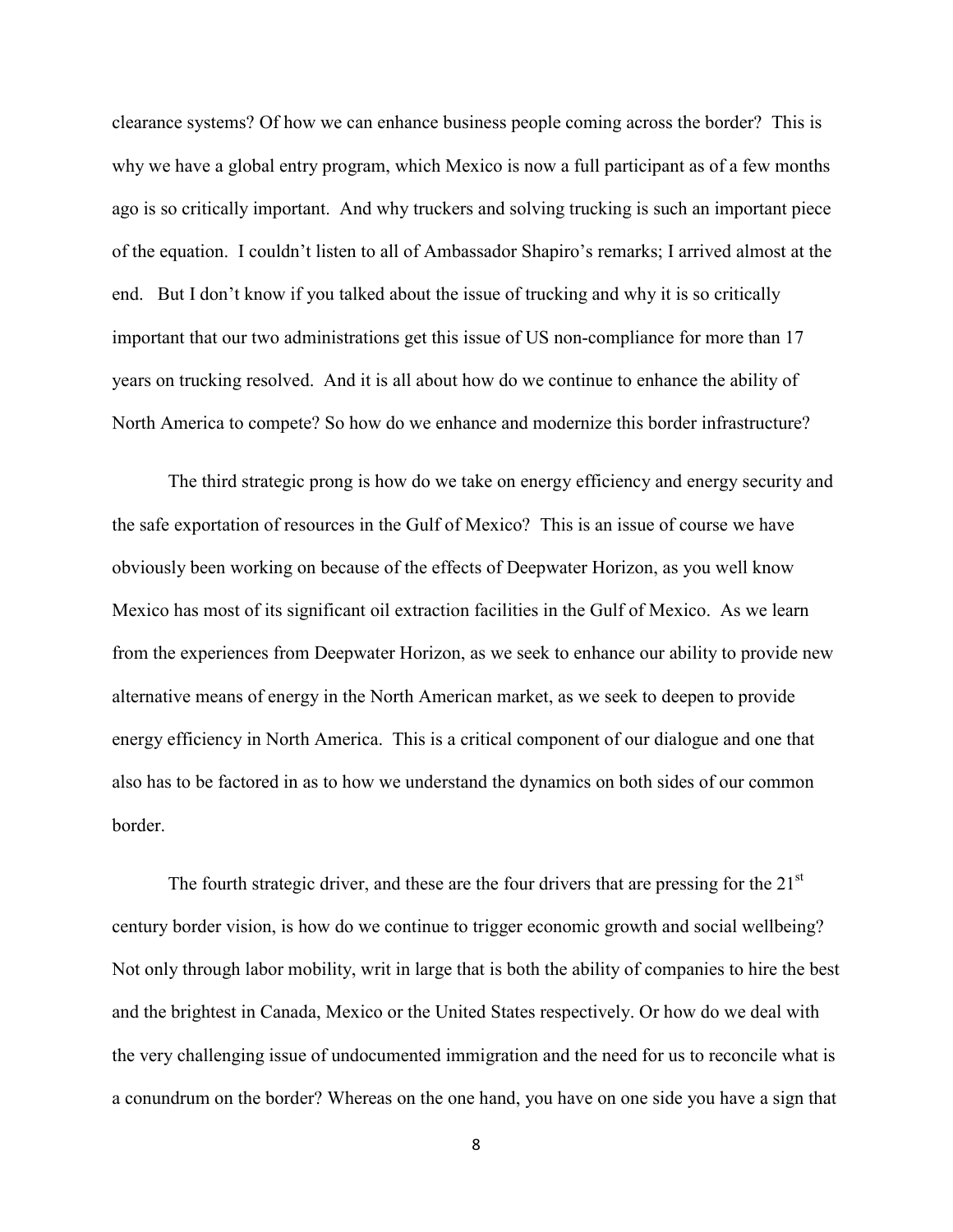says "Help Wanted" and the other hand you have a sign that saying "No Trespassing." And how we have to take into account that we have a labor abundant country living next to a capital abundant country? How do we trigger synergies that will allow both countries to continue to grow and compete on the global arena? And an understanding at the end of the day that there is no more important asset for North America than our human capital and how we bind that into what we are doing across the border.

These four prongs, and I'll mention the fifth one in passing, but I don't want to dwell on that one because it's not relevant to this discussion on the  $21<sup>st</sup>$  century border vision. These four prongs are fundamental pieces of the  $21<sup>st</sup>$  century border because what we're doing, for the first time in the history of the relationship with the United States, we have one holistic vision for border management. We have eliminated the old stuffed pipe system in which each one of these issues was dealt with in a separate bin, and there was connection or connectivity of the different issues that were critical to understanding the border and the dynamics on the border. This concept and this vision and the articulation of these policies is doing, it is ensuring as we move forward on security, we're also moving forward on trade facilitation, as we move forward on how to trigger economic growth and wellbeing on the border. We're also tackling environmental degradation on the border. How do we deal with critical issues like water? How do we deal with migratory species going back and forth across our common border? This is the first time in our bilateral relationship that we have a common, articulated, unified vision of dealing with challenges on the border.

The fifth prong, which I'll just mention in passing, is how do Mexico and the United States continue to deepen their footprint in their engagement and dialogue on global and regional issues that are critically important personally to me and to the Mexican government, it is one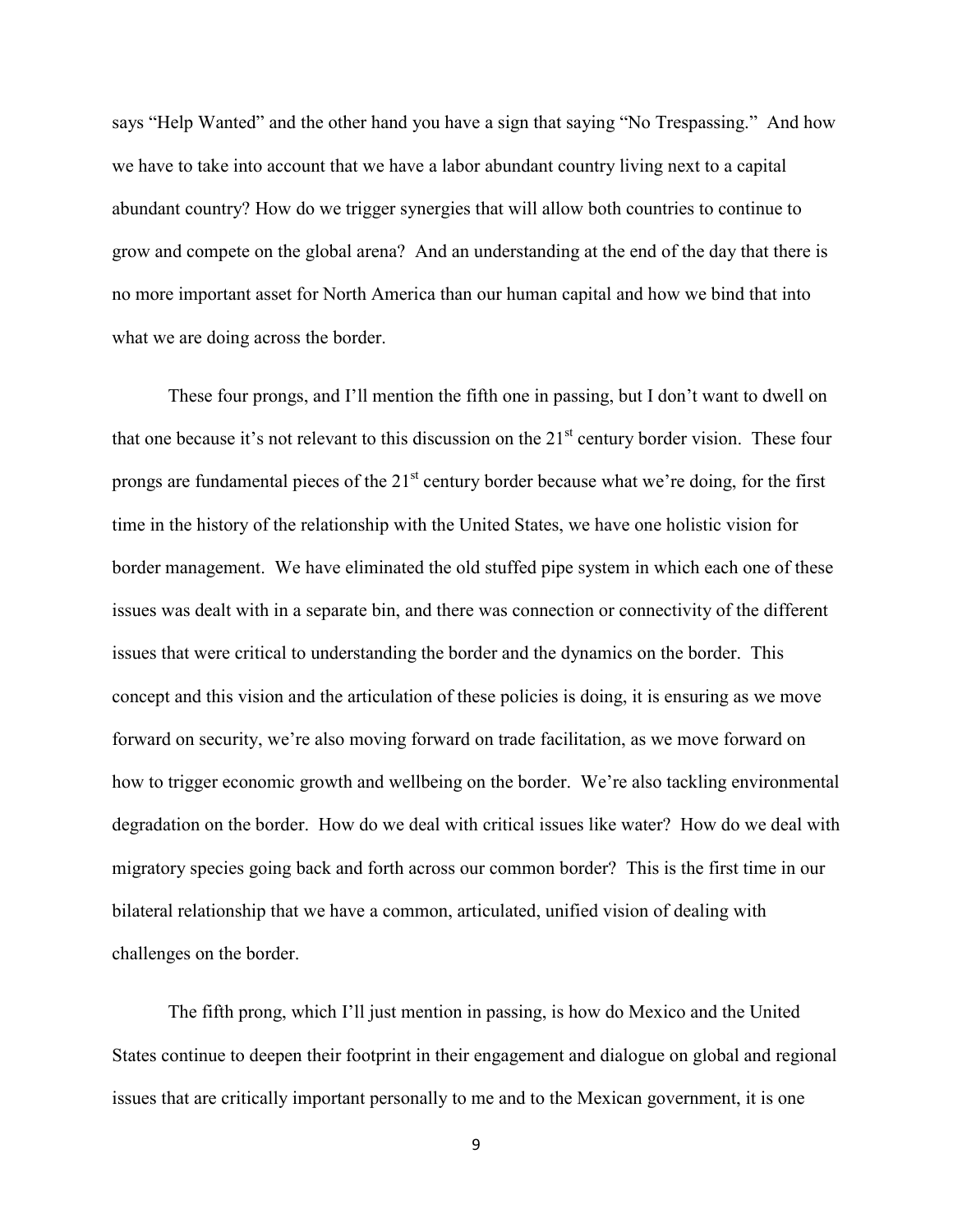which I am convinced that as we deepen the conversation, the discussion on foreign policy, regional, global issues on which Mexico and the United States have common concerns and common interests. Iran. How we work successfully with Mexican stewardship on the UN Security Council last year when we sent an unequivocal message to Iran that it needed to comply with its obligations for the specific use of nuclear energy. This is a very important component of our dialogue, but it's obviously less relevant to the  $21<sup>st</sup>$  century border vision that we're working together.

The second buzz word that I mentioned in the beginning of my remarks is that this is an intermestic relationship. I'm stealing a concept from Bayliss Manning, who many of you know was President of the Council on Foreign Relations and who was in the late 70s wrote an article in the Foreign Affairs coining this phrase of intermestic. And what he wanted to try and explain was that there were certain issues and certain countries where the distinction between foreign policy and domestic policy was blurring. The foreign policy issues became domestic policies for the other, and the domestic policies of one became the foreign policy issues of the other.

Today, I think, if there is one country on the face of the earth that is truly witness to the "intermesticity" of the relationship, it's the US-Mexico relationship. Every single issue of the US-Mexico bilateral agenda, whether it's how we fight transnational organized crime on both sides of the border, whether it's labor issues, whether it's trade, whether it's border structure, whether it's water, whether it's energy, whether it's green jobs—any and every single one of these issues has very powerful domestic roots, constituencies, and actors in both countries on the both sides of the border. And for the foreign policy agenda of both countries for the bilateral relationship to move forward, we need to tackle these domestic constituencies and politics. And only sometimes by cutting the Gordian knots of parochialism and domestic constituencies, can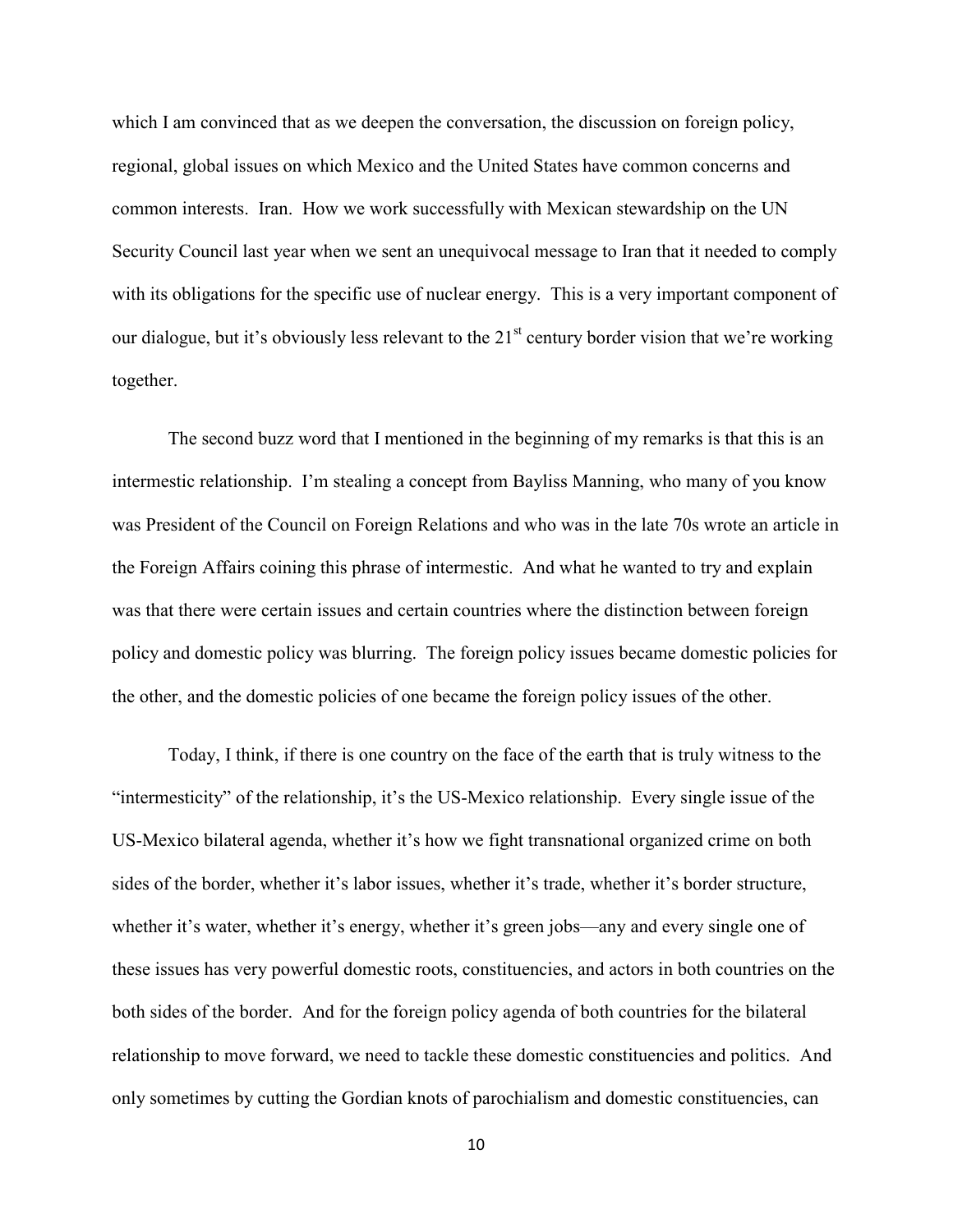we make sure we can move this agenda forward? And this is why sometimes, despite what I have said and some of you, I see some of my Mexican reporter friends in the room, many of you have said—well, the Ambassador has been drinking too much Kool-Aid. Because not everything is rosy and peachy.

Of course! Not everything is rosy and peachy in this bilateral relationship simply because of how complex and how diverse this relationship is. But I can say two things. One, is that we have been extremely able to compartmentalize and prevent contamination of the agenda as a whole by disputes or disagreements in specific issues of the agenda. And two, that the muscle tone and the strategic direction that we have today in the US-Mexico bilateral relationship is probably unheard of since the days we decided to negotiate NAFTA.

We are facing in many ways a Dickensian Tale of Two Cities. The formal diplomatic between both countries and the direction of this relationship is uniquely strong. But the public perceptions on both sides of the border, for different reasons and different motivations in the US because of issues related to perceptions of insecurity on the border or issues related to how polarizing immigration has become as a national debate in the United States. In Mexico, because of the issue of guns, because what is growing as a sense of, in Mexican public opinion, need of the United States to do more to stem the flow of guns and the flow of cash, bulk cash into Mexico. So public perceptions on both sides of the border, which seem to suggest that the worst of times in the bilateral relationship, whereas if you actually look at what is going on at the ground with both government and both executives. And I'd say between border governors and state assemblies and mayors, the muscle tone of the relationship is uniquely strong.